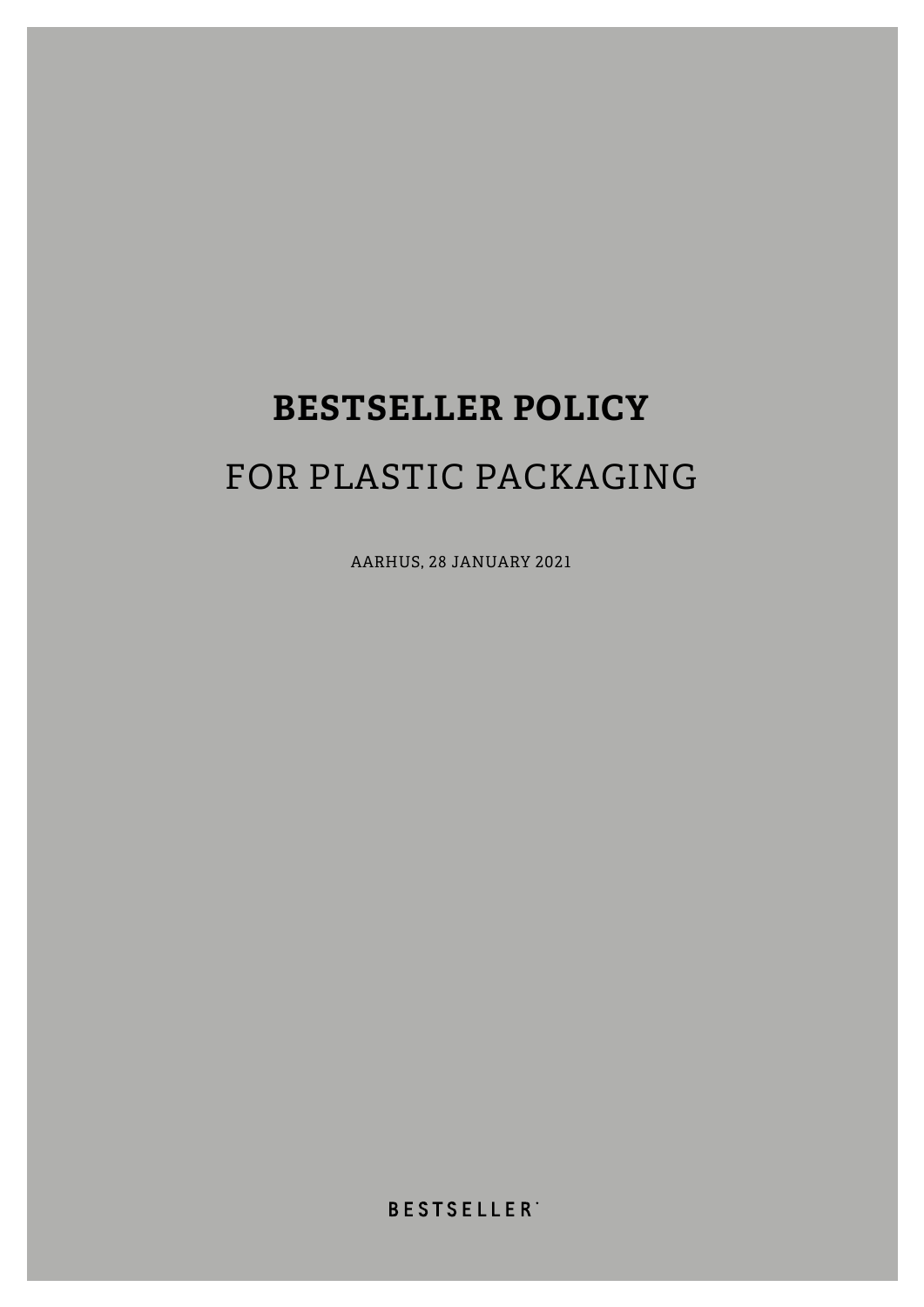## **BESTELLER POLICY** FOR PLASTIC PACKAGING

At BESTSELLER, we are moving away from how we currently use plastic. In our Fashion FWD strategy, we have set out two goals specifically in this area:

- By 2025, we will phase out single-use virgin plastic wherever possible.
- By 2025, all consumer-facing packaging will be 100% reusable, recyclable or compostable.

#### **BACKGROUND**

According to the United Nations (UN), more than 8.3 billion tonnes of plastic has been produced since the early 1950s. About 60% of that of plastic has ended up in either a landfill or the natural environment, and more than  $99\%$  of plastics are produced from chemicals derived from oil, natural gas and coal<sup>[1](#page-1-0)</sup>.

Every year, BESTSELLER use a huge amount of plastic packaging; for our polybags, for wrapping, for how we present our fashion products (such as shorts and shirts) to our customers. Our biggest consumption of plastics is for polybags. Annually, it is estimated that we use more than 175.000.000 polybags – equalling more than 1.750 tons of plastics – to protect the clothes we sell, plus more than 4 million shipping bags and at least 60 tons of transparent shrink wrap film for wrapping pallets.

A key way to reduce our consumption of plastics and packaging and to support innovation of new materials is to set up design criteria to support high quality recycling of plastics. These criteria constitute our BESTSELLER policy for plastic packaging which covers all of our activities from sourcing from our suppliers to selling to our wholesale and retail customers.

#### **THE POLICY**

As soon as possible, all new orders of plastic packaging materials in BESTSELLER must implement the following criteria, so that **all our plastic packaging materials**:

- Are made of mono-material PE (Polyethylene, which include both LDPE and HDPE)
- Have the highest possible content preferable 100% recycled PE certified by Global Recycling Standard, or biobased PE content (from non-food (2. and 3. generation feedstock) or non-edible by-products of the production of food crops)
- Are as small and light weight as possible and only use plastic packaging when needed
- Are unpigmented (no colouring) and transparent or translucent for scanning
- Have laser marking or minimal print
- Have water-based ink
- Have adhesives that are water soluble at a temperature less than 60°C
- Have covers and labels that can be entirely removed in use or by simple dismantling
- Can entirely be emptied of residues after normal use
- Have no coatings or additives or solvent based ink
- Are *not* laminated with layers of different types of plastic or other materials (like for example metals)
- Have no compostable or biodegradable content as it takes highly technical plants to biologically degrade

<span id="page-1-0"></span><sup>&</sup>lt;sup>1</sup> Source and quotes[: https://www.unenvironment.org/interactive/beat-plastic-pollution/](https://www.unenvironment.org/interactive/beat-plastic-pollution/)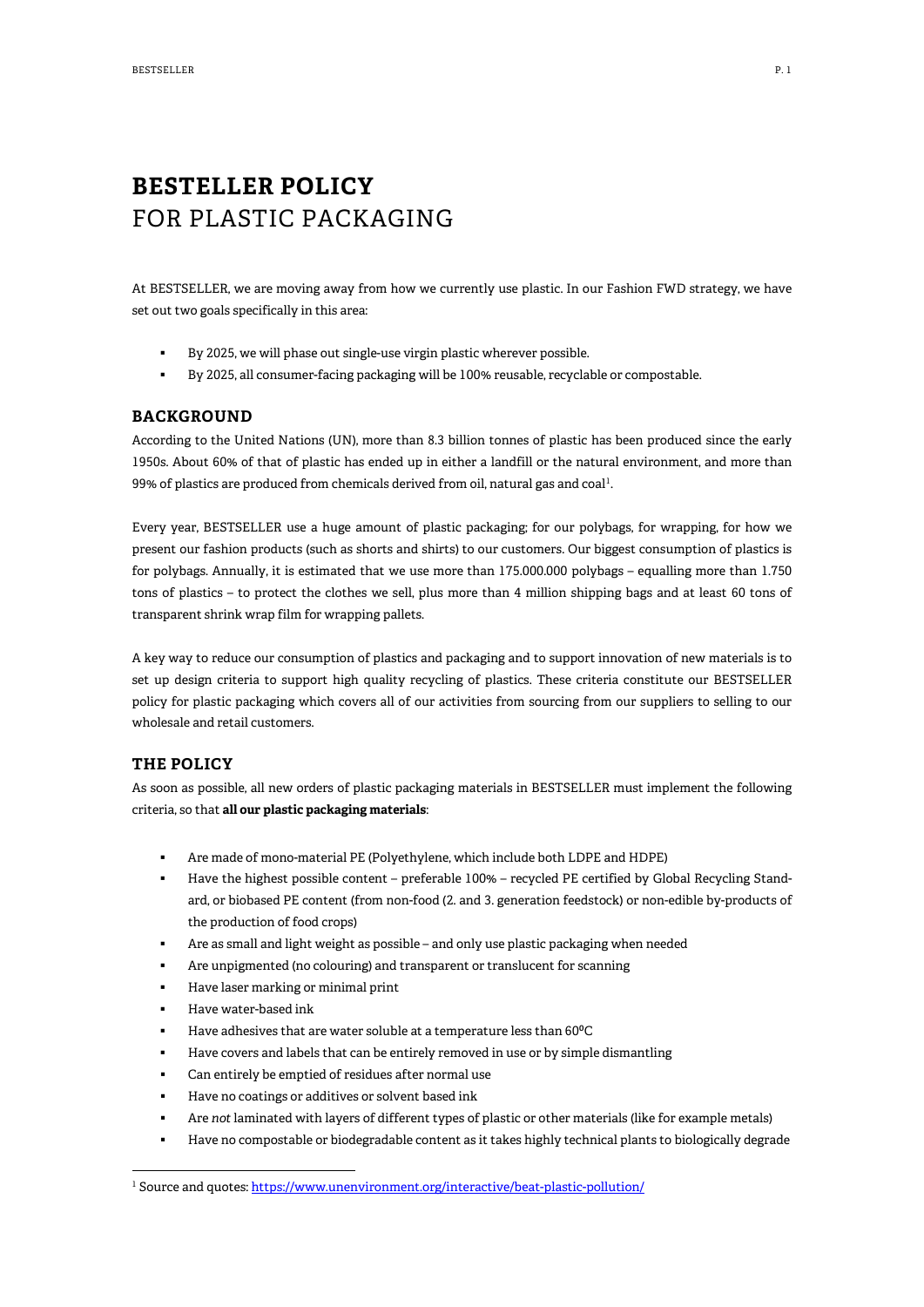- Have no oxo-degradable content as it is legally banned by EU
- Is in compliance with BESTSELLER's Restricted Substance List (PRSL) for Packaging and our supplier manual

If support in implementing these criteria is needed, then do not hesitate to contact your local sourcing office or BESTSELLER Sustainability.

#### **THE COMPLEXITIES**

Plastic is a 'great' material fit for so many purposes and applications. If we for example eliminated the use of polybags, garments would be damaged, resulting in both financial and environmental costs. A damaged product that is unwearable has a far greater environmental cost than manufacturing a polybag. But the polybags and the plastics we use need to be recyclable.

Next important step for BESTSELLER is to support high quality recycling via sorting, collecting and recovering of plastic packaging material used in our distribution, E-commerce and retail operations. We will do so by collaborating on recycling infrastructures across of our key markets and with external experts, stakeholders and piers.

We are a part of various initiatives and working groups such as Fashion for Good, EMF, RE100 etc. Through these partnerships, we gain more knowledge on the topic and collaborate in finding solutions to plastic use. At BEST-SELLER, we understand that in order to solve these challenges we face, a systemic change that calls for collaboration with other industries and companies is needed.

A few facts about plastic:

- Today, most plastics are made of fossil fuel and some are recycled although it typically goes into lower quality products.
- In many countries, plastics are either disposed of in a mixed recycling waste stream or as part of mixed non-recyclable waste to landfill or incineration; or going into water streams, rivers and oceans, breaking it down into micro plastics.
- If plastic is plastic recycled properly it can provide the lowest carbon emissions of available materials. It is the main conclusion in a analyse of over 70 life-cycle assessments that evaluate the environmental impacts of packaging alternatives over their life-time, including impacts from mining, manufacturing, logistics, usage and end-of-life management covering recycling or disposal; recycling saves between 30% and 80% of the carbon emissions that virgin plastic processing and manufacturing generate, and it pre-vents plastic from entering the marine environment.<sup>[2](#page-2-0)</sup>.
- The new EU recycling target of 55% by 2030 obliges to further increase the collection rates.
- More and more countries implement legislation and handling systems that benefit packaging containing recycled or reusable materials. Conventional plastic will be more expensive in fees and taxes than more sustainable plastic.
- High quality recycling of plastic is possible if our plastic live up to the criteria in our policy for plastic packaging.

<span id="page-2-0"></span><sup>2</sup> 'Examining Material Evidence - The Carbon Fingerprint' (2020), source and quotes: <https://www.veolia.co.uk/press-releases/veolia-launches-new-plastic-recycling-report>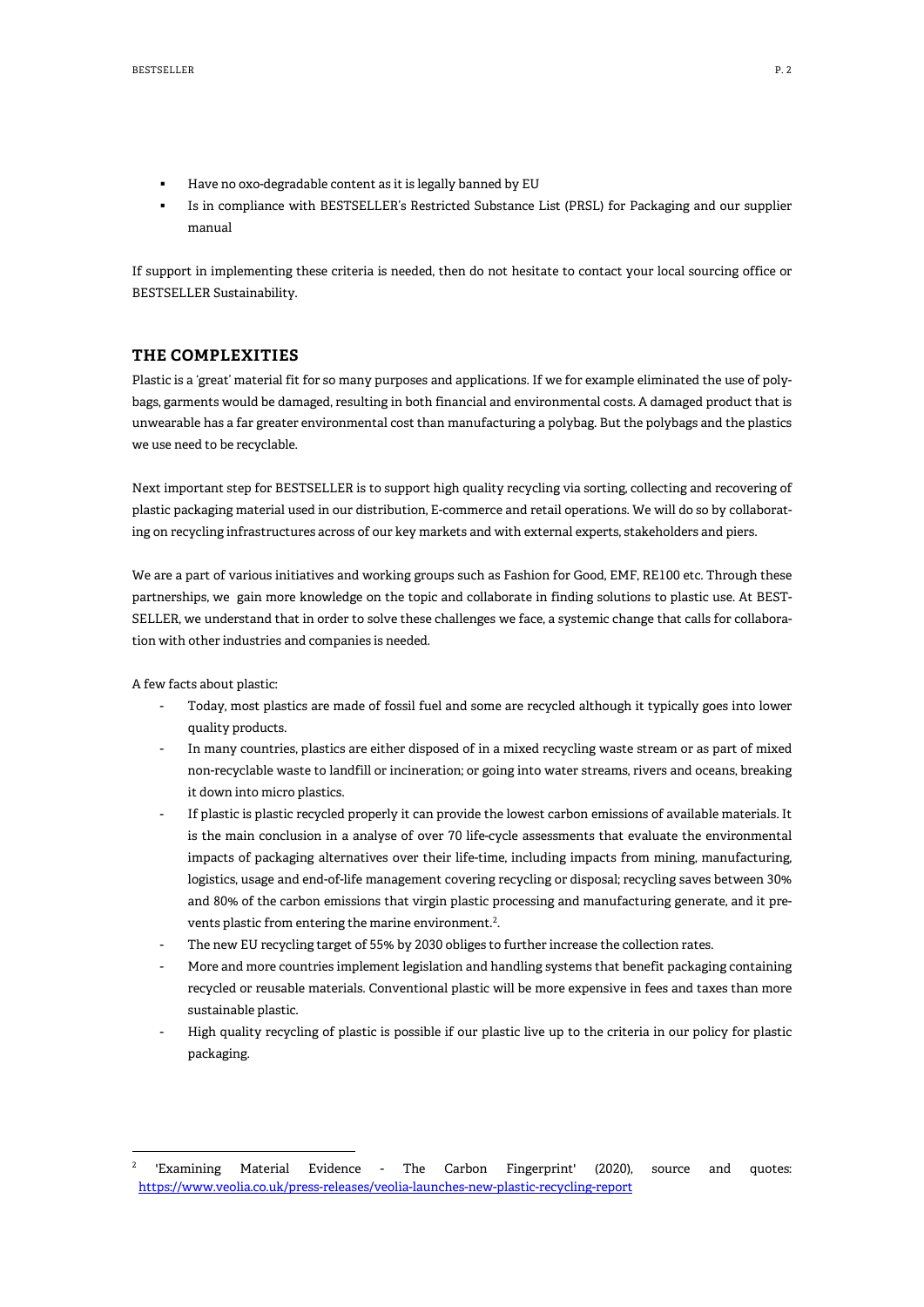#### **IS BIOBASED OR BIODEGRADABLE PLASTIC BETTER?**

Some claim that plastic can be biodegradable or compostable. This is currently only true in few highly technical composting plants. In composting bins or in nature such plastics will become waste and eventually end up a micro plastic – no studies show otherwise. BESTSELLER's policy is therefore currently not to use plastic with biodegradable or compostable content.

High quality and efficient recycling of plastics is possible – no matter its origin, biobased or not. It means that also so called biodegradable or compostable plastic can be recycled by melting it to produce small plastic pellets that can be used in the production of new plastic. This is called recycled plastic, and it is produced at numerous recycling plants throughout the world and there is therefore a global marked for recycled plastic. As PE (Polyethylene, which include both LDPE and HDPE) is the most commonly used plastic for packaging, PE is also very suitable for high quality recycling. BESTSELLER's policy is therefore to use mono-material PE with the highest possible content – preferable 100% – recycled PE certified by Global Recycling Standard, or biobased PE content from nonfood (2. and 3. generation feedstock) or non-edible by-products of the production of food crops.

#### **A DYNAMIC POLICY**

As the plastic industry continuously evolves, this policy is also not a static document. The policy is dynamic and will continuously be updated and modified to always be in line with new developments, innovation and practices.